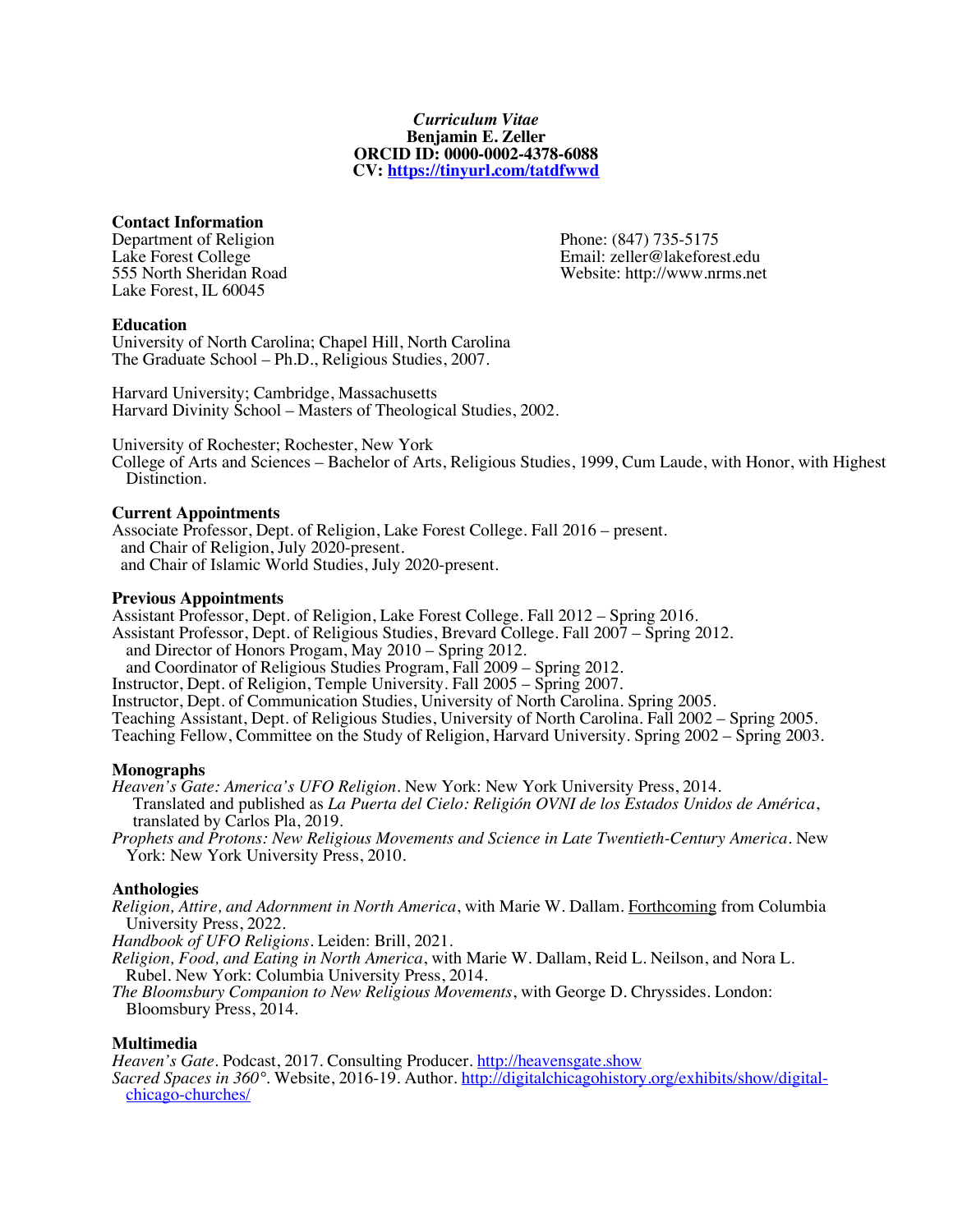*Chicago's Shifting Synagogue Landscape*. Website. 2017-2018. Author. http://digitalchicagohistory.org/exhibits/show/synagogue/about

# **Major Fellowships**

Fulbright Scholar Fellowship, Åbo Akademi University. Turku, Finland, Summer-Fall 2012.

Fellow, Salzburg Global Seminar. "Public and Private Cultural Exchange-Based Diplomacy: New Models for the 21<sup>st</sup> Century." (Session 490.) Salzburg, Austria, April 2012.

Wabash Summer Fellowship for Pre-Tenure Religion Faculty at Colleges and Universities. Summer 2009.

# **Major Awards**

Bird Award for Intellectual Contribution, Lake Forest College, 2021.

Communal Studies Association, Best Book Award, *Heaven's Gate: America's UFO Religion*, 2015. William L. Dunn Award for Outstanding Teaching and Scholarly Promise, Lake Forest College, 2014. United Methodist Church Award for Exemplary Teaching, Brevard College, 2010-2011.

# **Journal Articles**

- 'Cookies to Serve God's Glory': The St Roger Abbey Organic French Patisserie as Religious and Secular Site," accepted and forthcoming in *The Journal of Contemporary Religion*.
- "New Religious Movement Responses to COVID: Frame Alignment Strategies and Social Context,"<br>accepted and <u>forthcoming</u> in *Approaching Religion*.
- accepted and <u>forthcoming</u> and *i* decret of Religion': Religious Content in the Civilization Computer<br>Game Series," accepted and <u>forthcoming</u> in *Journal of Religion and Popular Culture*.
- Game Series," accepted and forthcoming in *Journal of Religion and Popular Culture*. "(Dis)Enchanted Ufology: The Boundaries of Science and Religion in MUFON, the Mutual UFO Network," *Nova Religio: The Journal of Alternative and Emergent Religions* vol. 25, no. 2, November 2021.
- "'Food (Not) from a Truck': Teaching Religion, Nature, and Food," *Worldviews: Global Religions, Culture, and Ecology* vol. 25, no. 1, March 2021.
- "The Fraternité Notre Dame: From Emergence in Fréchou to Sojourn in Chicago," *Numen: International*
- *Review for the History of Religions* vol. 67, no. 2-3, April 2020. "New Religious Movements: A Bibliographic Introduction," *Theological Librarianship* vol 22, no. 1, April 2020.
- "Altar Call of Cthulhu: Religion and Millennialism in H.P. Lovecraft's Cthulhu Mythos," *Religions* vol.
- "'Make your own Religion': The Fictive Religion Assignment as Educational Game," *Teaching Theology and Religion* vol 21, October 2018.
- "Religion as Embodied Taste: Using Food to Rethink Religion," *Body and Religion* vol. 1, no. 1, Summer 2017.
- "One Foot in Helsinki, One Foot in Mayapur: ISKCON Finland as a Glocal European Religion," *Journal of Religion in Europe* vol. 9, no. 1, Spring 2016.
- "Totem and Taboo in the Grocery Store: Quasi-Religious Foodways in North America," *Scripta Instituti Donneriani Aboensis* vol. 26, April 2015.
- ""But Aren't Cults Bad?': Active Learning, Productive Chaos, and Teaching New Religious Movements," *Teaching Theology and Religion* vol 18, no. 2, April 2015.
- "At the Nexus of Science and Religion: UFO Religions," *Religion Compass*, vol. 5, no. 11, November 2011.

"American Postwar 'Big Religion': Reconceptualizing Twentieth-Century American Religion Using Big Science as a Model," *Church History: Studies in Christianity and Culture*, vol. 80, no. 2, June 2011.

- "Science as Social Identity Marker: The Case of Early Unificationism in America," *Nova Religio: The Journal of Alternative and Emergent Religions*, vol. 14, no. 4, May 2011.
- "New Religious Movements and Science," *Nova Religio*, vol. 14, no. 4, May 2011.
- "Religion and Science in America," *Religion Compass*, vol. 5, no. 4, April 2011.
- "Extraterrestrial Biblical Hermeneutics and the Making of Heaven's Gate," *Nova Religio*, vol. 14, no. 2, November 2010.
- "Scaling Heaven's Gate: Individualism and Salvation in a New Religious Movement," *Nova Religio*, vol. 10, no. 2, November 2006.
- "'We're the Other Catholic Church': Feminism in a Radical Catholic Renewal Community," Journal of *Feminist Studies in Religion*, vol. 19, no. 2, Fall 2003.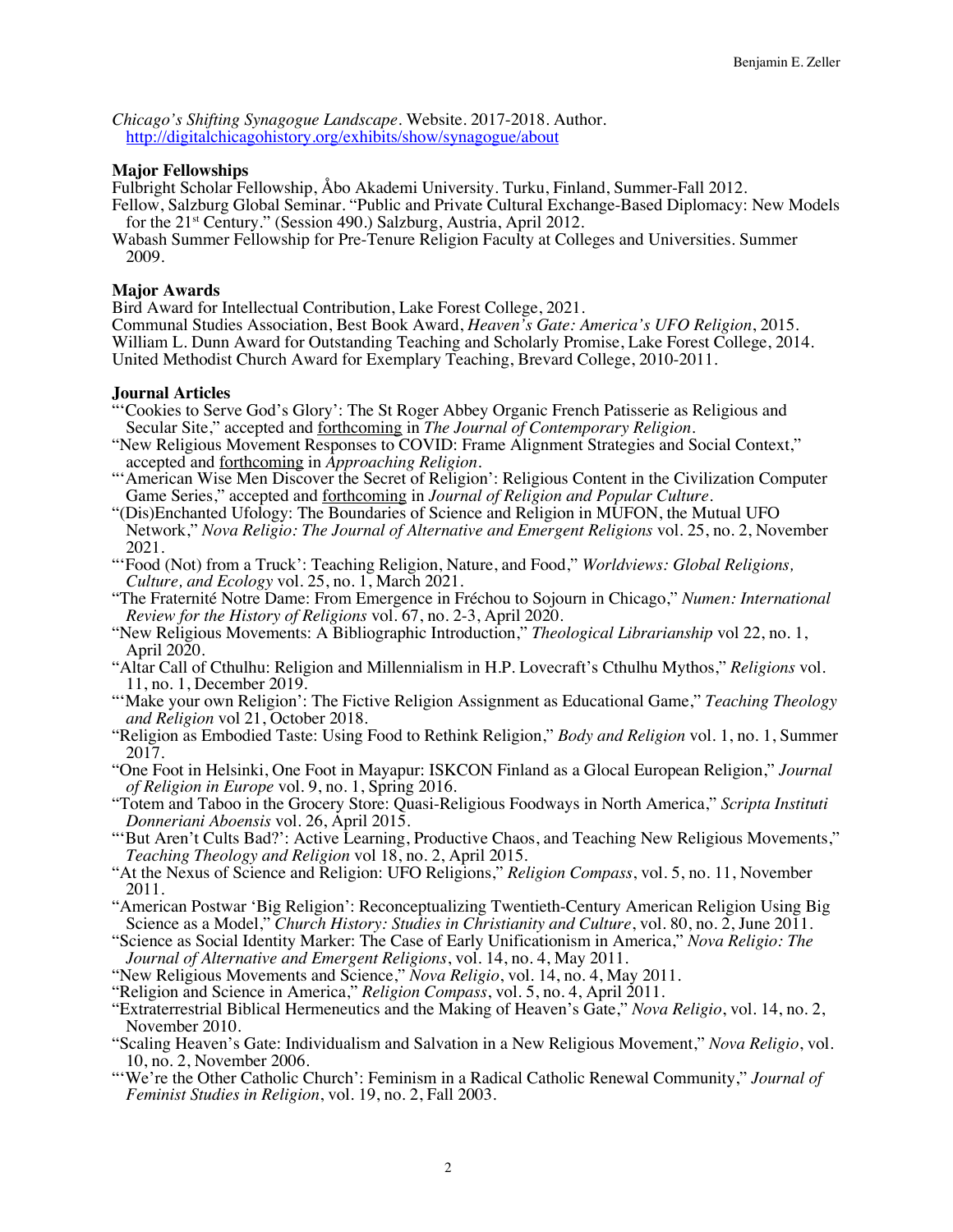# **Book Chapters**

- "Outer Space Religions," forthcoming in *Religion and Outer Space*, edited by Eric Michael Mazur and
- "Who and What's Included?: Teaching Religion and Science," forthcoming in *Teaching Critical Religious Studies: Pedagogy and Critique in the Classroom*, edited by Jenna Gray-Hildenbrand,
- "Religion in Star Trek: From Killing God to the Klingon Gothic," forthcoming in *Handbook of Contemporary Religion, Film and Television*, edited by Carole Cusack and Venetia Robertson. Leiden:
- Brill. "Food," in *Bloomsbury Handbook to Studying Christians*, edited by Stephen E. Gregg and George D.
- "Food and Health," in *The Routledge History of the 20th Century United States*, edited by Jerald Podair and Darren Dochuk. London: Routledge, 2018.
- "The 'Going Clear' Documentary: A Matter of Framing," in *Handbook of Scientology*, edited by James
- Writing and Researching New Religious Movements: A View from the American Academy," in *The "Cult Wars" in Historical Perspective*, edited by Eugene V. Gallagher. London: INFORM, 2016.
- "Food & Cooking," in The Routledge Companion to Religion & Popular Culture, edited by John C. Lyden and Eric M. Mazur. London: Routledge, 2015.
- "Quasi-religious American Foodways: The Cases of Vegetarianism and Locavorism," in *Religion, Food, and Eating in North America*, edited by Benjamin E. Zeller, Marie W. Dallam, Reid L. Neilson, and
- "Heaven's Gate, Science Fiction Religions, and Popular American Culture," in *Handbook of Hyper-Real Religions*, edited by Adam Possomai. Leiden: Brill, 2012.
- "Food Practices, Culture, and Social Dynamics in the Hare Krishna Movement," in *Handbook of New*
- *Religions and Cultural Production*, edited by Carole M. Cusack and Alex Norman. Leiden: Brill, 2012. "Scaling Heaven's Gate: Individualism and Salvation in Heaven's Gate," in *Heaven's Gate*, edited by George D. Chryssides. London: Ashgate Press, 2011. [Reprint of journal article.]
- "The Euphemization of Violence: The Case of Heaven's Gate," in *Violence and New Religious Movements*, edited by James R. Lewis. New York: Oxford University Press, 2011.
- "Inverted Orientalism, Vedic Science, and the Modern World: Bhaktivedanta and the International Society for Krishna Consciousness," in *Handbook Of Religion And The Authority Of Science*, edited by James R. Lewis. Leiden: Brill, 2010.
- "Apocalyptic Thought in UFO Religions," in *End of Days: Understanding the Apocalypse from Antiquity to Modernity*, edited by Karolyn Kinane and Michael A. Ryan. Jefferson, N.C.: McFarland Press, 2009.

### **Encyclopedia and Reference Articles**

- "Science and Religion," *Sage Encyclopaedia of Sociology of Religion*. Edited by Adam Possamai and Anthony J. Blasi. New York: Sage Publishing, 2020.
- "Heaven's Gate," *Sage Encyclopaedia of Sociology of Religion*. Edited by Adam Possamai and Anthony J. Blasi. New York: Sage Publishing, 2020.
- "Post-Secular Society." *The Wiley-Blackwell Encyclopedia of Social Theory*. Edited by Bryan S. Turner. West Sussex, John Wiley & Sons, 2017.
- "Heaven's Gate." *End of Days: An Encyclopedia of the Apocalypse in World Religions*. Edited by Wendell Johnson. Santa Barbara: ABC-CLIO, 2017.
- "Food: Christianity." *Encyclopedia of the Bible and Its Reception*. Edited by Dale C. Allison. Jr., et. al.
- "Food Preparation, Cooking and Ritual in Judaism." *Encyclopedia of Food and Agricultural Ethics*. Edited by Paul B. Thompson and David M. Kaplan. New York: Springer, 2014.
- "Hare Krishna Movement." The World Religions & Spirituality Project. Edited by David G. Bromley, 2013. http://www.has.vcu.edu/wrs/profiles/ISKCON.htm, 2013.
- "Religion." *Encyclopedia of Food and Drink in America* (Second Edition). Edited by Andrew F. Smith. New York: Oxford University Press, 2012.
- "Colonies, Communal Societies, and Utopias in the 19th and 20th Centuries." *Cultural Encyclopedia of Vegetarianism*. Edited by Margaret Puskar-Pasewicz. Westport, Conn.: Greenwood Publishing, 2010.
- "Association of American Muslim Scientists and Engineers." *Encyclopedia of Muslim-American History*. Edited by Edward E. Curtis IV. New York: Facts on File, 2010.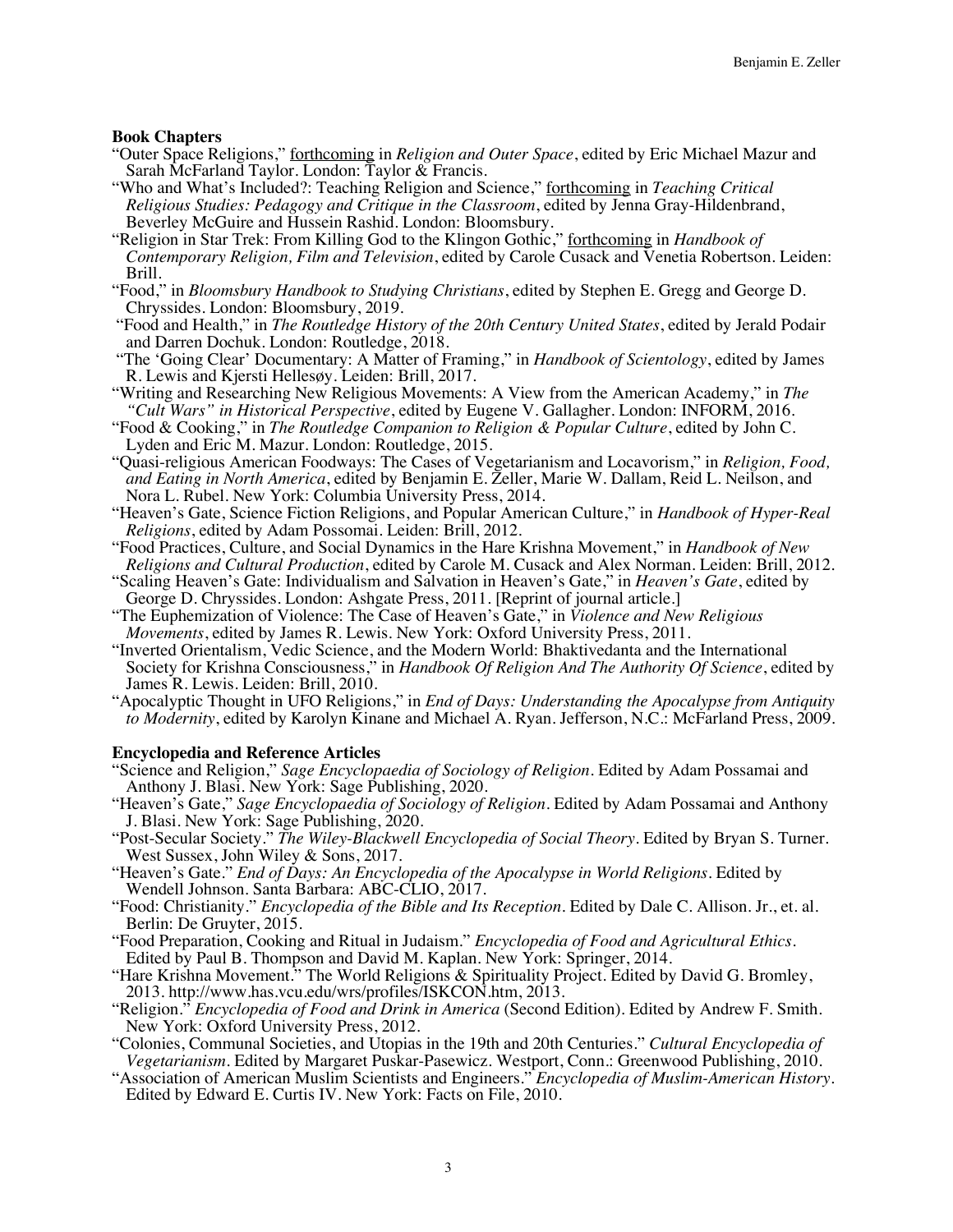- "Islamic Medical Association of North America." *Encyclopedia of Muslim-American History*. Edited by Edward E. Curtis IV. New York: Facts on File, 2010.
- "The Hare Krishna Movement (ISKCON)." Edited by Jacob N. Kinnard and Kathleen A. Mulhern.
- "The New Age." Patheos Library. Edited by Jacob N. Kinnard and Kathleen A. Mulhern. Englewood, Co: Patheos, 2009. http://www.patheos.com/Library/New-Age.html.

#### **Invited Panels and Seminars**

- Leader, Craft of Teaching Workshop, Teaching Religion and Film, University of Chicago Divinity School, 2019.
- Respondent, The Young Adults and Religion in a Global Perspective (YARG) research project conference, Åbo Akademi University, 2018.
- Participant, Beyond Disenchantment: Science, Technology, and New Religious Movements, Williams College Oakley Center for Humanities and Social Sciences, 2018.
- Scholar, Summer Institute on Objects, Places, and the Digital Humanities, National Humanities Center. Funded by the Andrew W. Mellon Foundation, 2017-2018.
- Participant, Colloquy on Writing the Scholarship of Teaching, The Wabash Center for Teaching and Learning in Theology and Religion, 2017-2018.
- Invited Speaker, McLester Colloquia, University of North Carolina, February 2017.
- Panelist, "Demystifying the Teaching Philosophy: A Workshop," Society for Biblical Literature, November 2016.
- Panelist, "Food, Religion, and Politics: A Conversation on Contemporary Issues in the U.S.," The John C. Danforth Center on Religion and Politics, Washington University St. Louis, April 2014.
- Respondent and Commentator, Post-Secular Culture and a Changing Religious Landscape in Finland Winter 2012 Seminar, Turku, Finland, December 2012.
- Panelist, University of Turku American Studies Seminar, "Presidential Elections in the United States," Turku, Finland, November 2012.
- Panelist, Aboagora Symposium, "Between Arts and Sciences," Turku, Finland, August 2012.
- Participant, The Wabash Center for Teaching and Learning in Theology and Religion, "Writing the Scholarship of Teaching in Theology and Religion." 2011-2012.
- Faculty Facilitator, Teaching and Learning Institute, Appalachian College Association. June 2011.
- Participant, The Wabash Center for Teaching and Learning in Theology and Religion, "Workshop on Teaching and Learning for Pre-Tenure Religion Faculty at Colleges and Universities." 2008 –2009.
- Participant, Salzburg Global Seminar, Mellon Fellowship Community Initiative. "Colleges and Universities as Sites of Global Citizenship." (ISP 22 & ISP 29.) Salzburg, Austria, January 2008 and January 2009.

#### **Invited Lectures**

- University of Turku and Åbo Akademi University Research Seminar, "Cookies to Serve God's Glory": The St. Roger Abbey Organic French Patisserie as Sacred and Secular Site," Turku (Åbo), Finland, December 2018.
- University of Rochester, "Religious Suicide and the Puzzle of Heaven's Gate," Rochester, N.Y., March 2016.
- Colgate College, "Millennialism, UFOs, and UFO Religion," Hamilton, N.Y., April, 2015.
- The Donner Symposium on Religion and Food, Donner Institite, "Totem and Taboo in the Grocery Store," Åbo, Finland, June 2014.
- Finnish Society for the Study of Religion, Annual Fall Meeting, "Innovation in Research," Hanko, Finland, November 2012.
- Foundation for European Progressive Studies and Kalevi Sorsa Foundation, 7<sup>th</sup> Annual Research and Policy Day, "Religion & Politics in the 2012 Presidential Election," Helsinki, Finland, November 2012.
- University of Tromsø, Institute of History and Religious Studies, "Framing the Study of Religion & Science: The View from Contemporary Physics," Tromsø, Norway, October 2012.
- Högskolan Dalarna [University of Dalarna], Department of Religious Studies, "Contemporary Diasporic
- Judaism," Falun, Sweden, September 2012. Högskolan Dalarna [University of Dalarna], Department of Religious Studies, "The Religious Origins of Heaven's Gate. America's UFO Religion," Falun, Sweden, September 2012.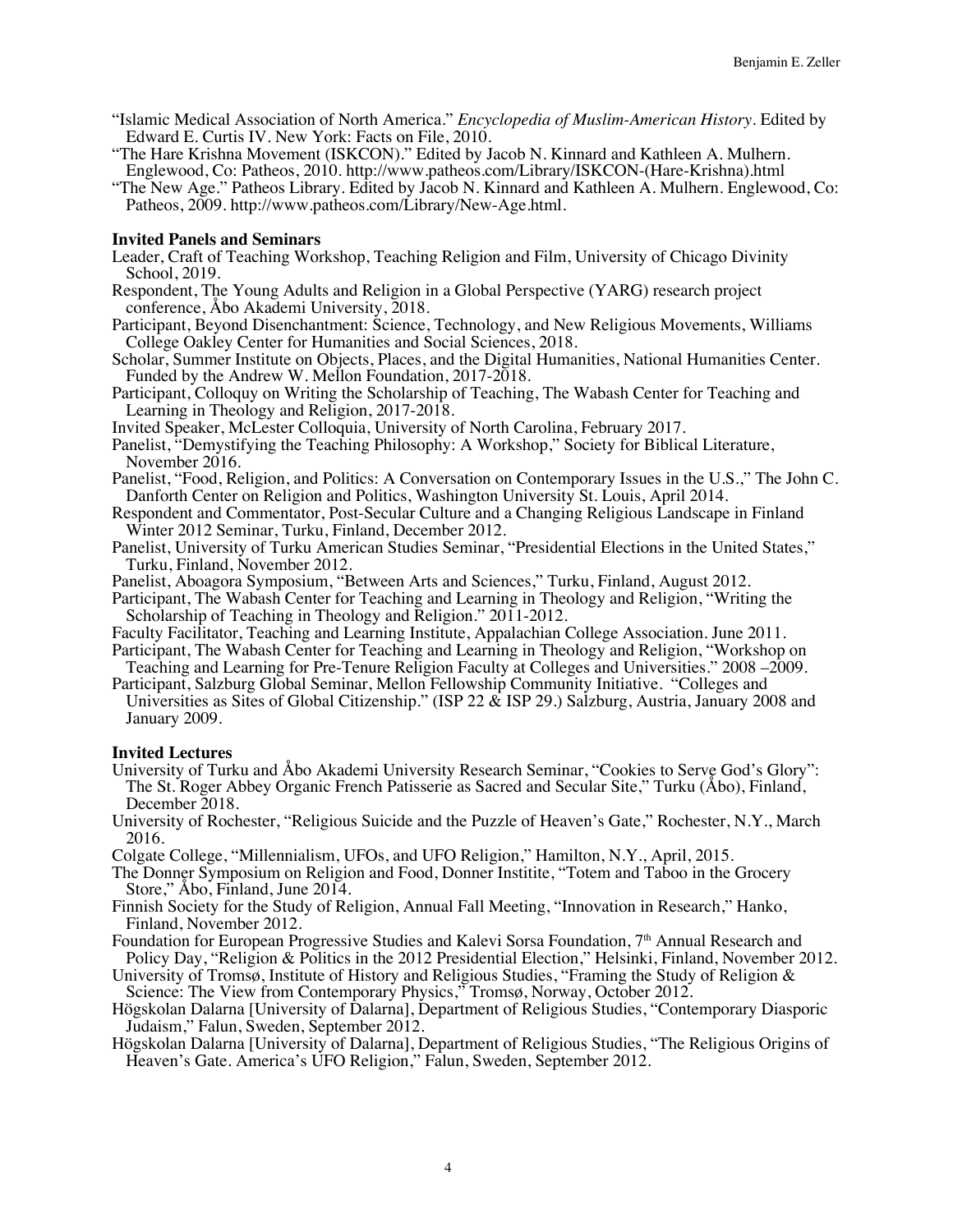# **Selected Conference Presentations**

- "Virtual Reality Digitalisation of Sacred Spaces: Balancing Preservation, Academic, and User Needs," Unlocking Sacred Landscapes II: Digital Humanities and Ritual Space, Unlocking Sacred Landscapes Research Network, Rethymno, Crete, October 2018.
- "Sacred Spaces in 360°," Annual Meeting of the Alliance of Digital Humanities Organizations, July 2018.
- "The Digital Futures of Religious Studies," Panelist, Annual Meeting of the American Academy of Religion (AAR), November 2016.
- "Altar Call of Cthulhu: Religion in H.P. Lovecraft's Cthulhu Mythos," Annual Meeting of the AAR,
- "60 Years of Religious Decline? An Interdisciplinary Conversation," American Society of Church<br>History, January 2015.
- "Writing and Researching New Religious Movements: A View from the American Academy," Informational Network on Religious Movements (INFORM) International Conference, February 2014.
- "One Foot in Helsinki, One Foot in Mayapur: ISKCON Finland as a Glocal European Religion," Annual
- "Quasi-religious American Foodways: The Cases of Vegetarianism and Locavorism," Annual Meeting of the AAR, November 2011.
- "Contemporary Unbelief and the Crusade against Pseudoscience," The Heritage of Western Humanism, Skepticism, and Freethought Conference, San Diego State University, September 2011.
- "New Religious Currents in America: A Case Study in the Southeast," Centro Studi sulle Nuove
- "Beyond Belief: Comments on Taner Edis's Science and Nonbelief," Annual Meeting of the Southeastern Commission for the Study of Religion (SECSOR), March 2011.
- "Antinomianism, Utopianism, and the Struggle for Community: The Case of the American Hare Krishna Movement," Annual Meeting of the American Historical Association, January 2011.
- "Science and Religion Beyond Scopes: When Physicists See the Light," Annual Meeting of the AAR, November 2010.
- "Implicit Comparisons: The Unification Church on Science and Religion," Annual Meeting of the AAR, November 2008.
- "Fifteen Years After Waco: The Study of New Religious Movements at a Crossroads," Annual Meeting of SECSOR, April 2008.
- "Oiling the Wheels of Progress: Henry Steel Olcott and the Construction of Scientific Buddhism," Annual
- "Parish of the People: The Emergence and Development of Spiritus Christi Church," Annual Meeting of the Society for the Scientific Study of Religion (SSSR), November 2005.
- "The God in the Geo-dome: Ethnic and Spatial Dynamics at an ISKCON Temple," Annual Meeting of the AAR, November 2004.
- "Gatekeepers of (Ir)religion: The Scientific Religion of Heaven's Gate," Annual Meeting of the AAR, November 2003.
- "New Goloka: An ISKCON Community in Movement," Conference on Religious Pluralism in North America, sponsored by the Pluralism Project, November 2003.
- "Scaling Heaven's Gate: Individualism and Salvation in a New Religious Movement," Annual Meeting of the SSSR, October 2003.
- "Two Jewish Responses to Pluralism and Globalization," AAR New England Maritimes Regional Conference, April 2001.

### **Selected Professional Activities**

President, Association for the Academic Study of New Religions, 2014-present; Vice President, 2013- 2014.

Co-General Editor, *Nova Religio: The Journal of Alternative and Emergent Religions*, 2013-present. Editorial Board, *Wabash Journal on Teaching* (formerly, *Teaching Theology & Religion*), 2018-present. Series Editor, Brill Handbooks on Contemporary Religion, Brill Press, 2019-present

- Board Member and Secretary, International Society for the Study of New Religions, 2013-present.
- Steering Committee Member, Religion and Food Group, AAR annual meeting program unit, 2015-2018, Chair, 2019-present.
- Steering Committee Member, Religion, Attire, and Adornment in North America Seminar AAR annual meeting program unit, 2017-present.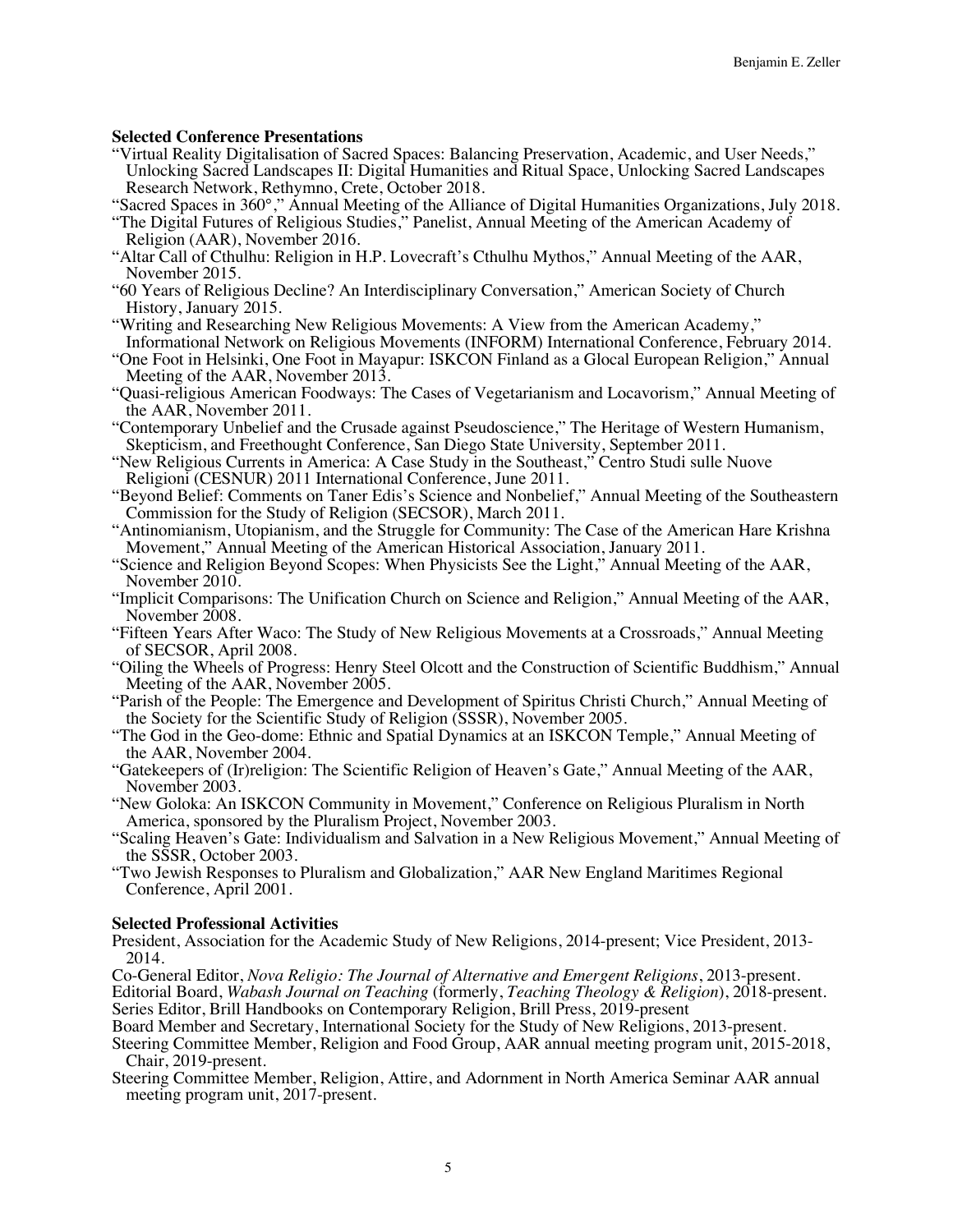Guest Editor, "Religion and Food in Global and Historical Perspective," *Religions* vol. 10 no. 1, 2019,

https://www.mdpi.com/journal/religions/special\_issues/food.<br>Scholarly Advisory Board Member, Religion in North Carolina Digital Collection, 2011-2018.

Friends of Fulbright Finland, Alumni Council Member, 2016-2018.<br>Steering Committee Member, New Religious Movements Group, AAR annual meeting program unit,<br>2006-2012, 2014-2017.

- Book Review Editor, International Journal for the Study of New Religions, 2012-2013.<br>Guest Editor, "New Religions and Science," Nova Religio: The Journal of Alternative and Emergent *Religions*, vol. 14, no. 4, May 2011.
- Chair, Religion, Food, and Eating in North America Seminar, AAR annual meeting program unit, 2007- 2012.
- Co-Convener, "The State of the Subfield: a Senior/Junior Scholar Roundtable," New Religious Movements Group Methods Meeting, Annual Meeting of the AAR, November 2006.
- Co-Convener, "Historical Perspectives and Current Issues in the Study of New Religious Movements: A Senior/Junior Scholar Roundtable," New Religious Movements Group Methods Meeting, Annual Meeting of the AAR, November 2005.

- **Selected Book Reviews and Review Essays** "American Cosmic: UFOs, Religion, and Technology," D. W. Pasulka, and "Intimate Alien: The Hidden Story of the UFO," David J. Halperin, *Journal of the American Academy of Religion* 89 no. 1, March
- "A Historical Introduction to the Study of New Religious Movements," W. Michael Ashcraft, in Fieldwork in Religion 15.1-2, November 2020.
- *Figure of Piety: Norman Vincent Peale and the Remaking of American Religious Life," Christopher* Lane, *History: Review of New Books* 45 no. 6, September 2017.
- "Religion in the Kitchen: Cooking, Talking, and the Making of Black Atlantic Traditions," Elizabeth Pérez. *Material Religion* 13 no. 1, February 2017.
- "UFOs, Conspiracy Theories and the New Age: Millennial Conspiracism," David G. Robertson. *Reading Religion*, September 2016.
- "Religion in Science Fiction: The Evolution of an Idea and the Extinction of a Genre," Steven Hrotic. *Nova Religio* 20, no. 1, August 2016.
- "Religious Experience: North and South," edited by René Gothóni. *International Journal for the Study of*
- "The Art of Living Foundation: Spirituality and Wellbeing in the Global Context," Stephen Jacobs. *Fieldwork in Religion* 10 no. 2, 2015.
- "Sacred Suicide," James R. Lewis and Carole M. Cusack. *Journal of Religious History* 39, no. 3, Fall
- 2015. "Radiance from Halcyon: A Utopian Experiment in Religion and Science," Paul Eli Ivey. *Nova Religio* 18, no. 4, May 2015.
- "The Amish, *The Amish*, and the Study of Alternative Religiosity in America." Review essay, in *Journal*
- *of The Church of Scientology: A History of a New Religion," Hugh Urban. <i>History of Religions* 53, no. 1, August 2013.
- "Between Pulpit and Pew: The Supernatural World in Mormon History and Folklore," W. Paul Reeve and Michael Scott Van Wagenen. *Nova Religio* 16, no. 3, February 2013.
- "Invented Religions: Imagination, Fiction, and Faith," Carole M. Cusack. *Nova Religio* 16, no. 1, August 2012.<br>"Understanding Jonestown and the Peoples Temple," Rebecca Moore. Nova Religio 15, no. 4, May 2012.
- 

"E.T. Culture: Anthropology in Outerspaces," edited by Debbora Battaglia. *Nova Religio* 15, no. 3, February 2012.

- "Religions and Science Beyond Belief: Comments On Taner Edis's *Science And Nonbelief*," *Bulletin for the Study of Religion* 40, no. 4, November 2011.
- "God-Fearing and Free: A Spiritual History of America's Cold War," Jason W. Stevens*. Church History:*
- "Spirituality and the Occult: From the Renaissance to the Modern Age," B.J. Gibbons. *Alternative Spirituality and Religion Review* 2, no. 1, May 2011.
- "A Republic of Mind & Spirit: A Cultural History of American Metaphysical Religion," Catherine Albanese. *PNEUMA: The Journal of the Society for Pentecostal Studies* 32, no. 3, Fall 2010.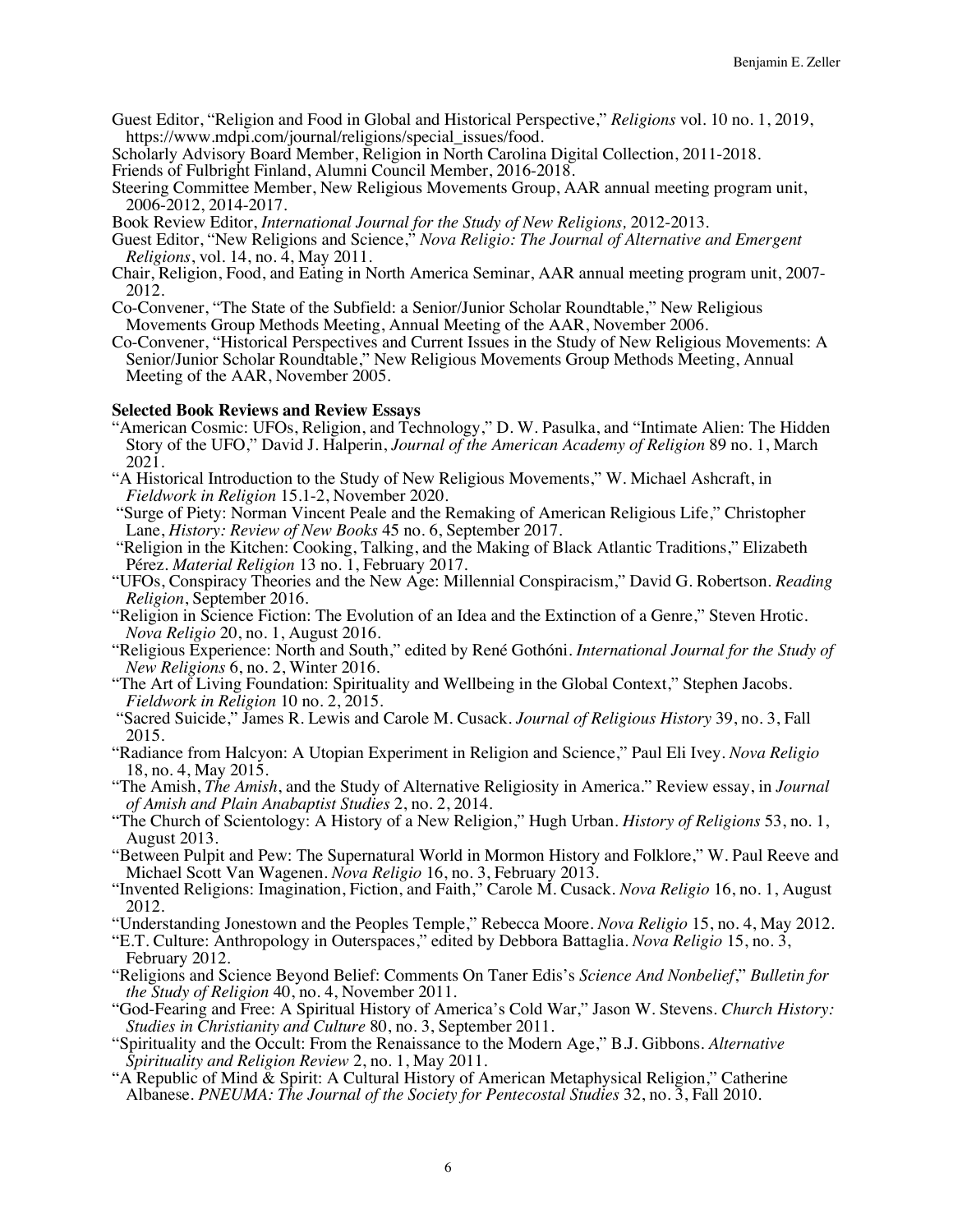"Heaven's Gate: A Literature Review and Bibliographic Essay." *Alternative Spirituality and Religion Review* 1, no. 1, August 2009.

"New Religious Movements," Elijah Siegler. *Nova Religio* 12, no. 4, May 2009. "Alien Worlds: Social and Religious Dimensions of Extraterrestrial Contact," edited by Diana G. Tumminia. *Nova Religio* 12, no. 3, Feb 2009.

"Two Recent Historical Treatments of Jewish Foodways: A Review Essay." *Food, Culture, and Society*

"New Religions: A Guide," edited by Christopher Partridge. *Nova Religio* 11, no. 1, Aug 2007.

#### **Peer Reviewer**

National Endowment for the Humanities Bloomsbury Press Columbia University Press New York University Press Routlege Press *Teaching Theology and Religion Religion & American Culture Material Religion Journal of Religion and Popular Culture Journal for the Scientific Study of Religion International Journal for the Study of New Religions Utopian Studies Culture Unbound Journal for the Study of Religion, Nature, and Culture Church History: Studies in Christianity and Culture Food, Culture & Society: An International Journal of Multidisciplinary Research Religion Compass*

#### **Competitive Faculty Development Grants and Teaching Fellowships**

"Religious Studies, Classroom Technology, and Digital Humanities," Associated Colleges of the Midwest FaCE Grant, Fall 2015.

"Pedagogies for Engaged and Actively-Learning Students in Religious Studies," The Wabash Center for Teaching and Learning in Theology and Religion, Fall 2011.

- Appalachian College Association, Faculty Grant for Undergraduate Research, Summer 2008 Spring 2009.
- Library of Congress / Adventure of the American Mind, Course Development Grant, Fall 2007 Summer 2008.

Perry Research Grant, Dept. of Religious Studies of the Univ. of North Carolina, Spring 2006.

Smith Graduate Research Grant, The Graduate School of Univ. of North Carolina, Fall 2005.

"Mapping the South Asian Religious Community in North-Central North Carolina," The Pluralism Project, Summer 2004.

"Changes at New Goloka Temple," The Pluralism Project, Summer 2003.

**Teaching Awards**<br>Outstanding Humanities Faculty Member Award, Brevard College, 2011-2012.

Outstanding Humanities Faculty Member Award, Brevard College, 2010-2011.

Outstanding Humanities Faculty Member Award, Brevard College, 2009-2010.

Outstanding Humanities Faculty Member Award, Brevard College, 2007-2008.

William J. Peck Student Teacher Award, University of North Carolina, Department of Religious Studies, 2005.

#### **Selected Courses Taught**

"Sacred Spaces in Chicago," Lake Forest College.

"Witches, Preachers, Mystics: American Religious History" Lake Forest College.

"Cults, Sects, and Communes," Lake Forest College.

"Religion, Science Fiction, and Fantasy," Lake Forest College

"Religion in Contemporary America," Lake Forest College. "Religion and Food," Lake Forest College.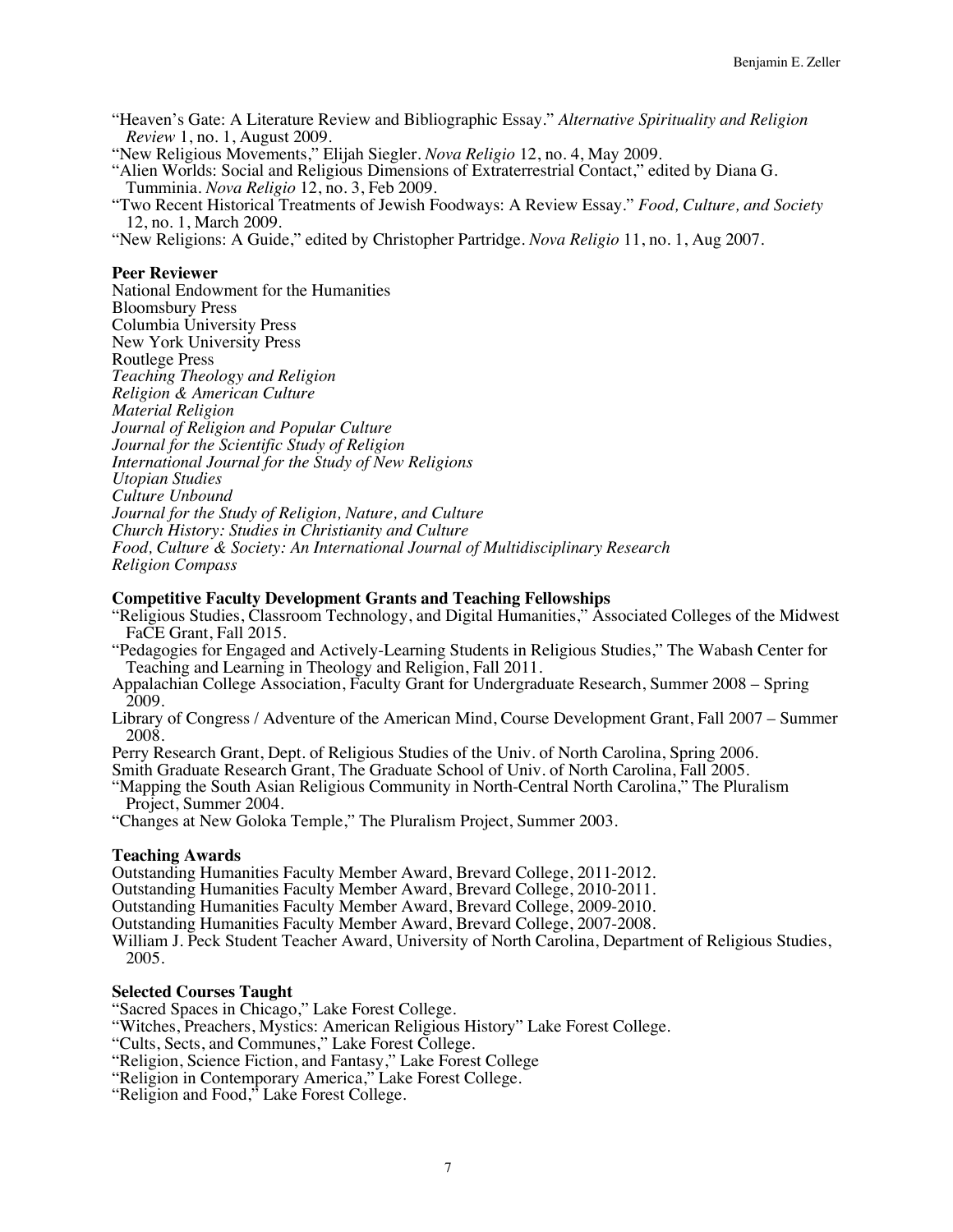"Religion and Science," Lake Forest College. "Introduction to Christianity," Lake Forest College.

"Methods in the Study of Religion," Åbo Akademi University.

"New Religious Movements," Brevard College.

"Introduction to World Religions," Brevard College.<br>"Hinduism and Buddhism," Brevard College.

- 
- 
- 
- "Religion & Science Fiction," Brevard College.<br>"Religion and Society," Temple University.<br>"Introduction to Western Religions: Western Religions in America," Temple University.
- "Introduction to World Religions: World Religions in America," Temple University.

#### **Selected Public Scholarship (Lectures, Articles, Blogs, etc.)**

- Lecture, "Virtual Tour of Sacred Spaces and NGO Missions," The Rooftops Conference Chicago 2020, Loyola University School of Law, February 2020.
- Public commentary, "The Cult of Trump? What "Cult Rhetoric" Actually Reveals," October 2019, *Religion & Politics*, https://religionandpolitics.org/2019/10/29/the-cult-of-trump-what-cult-rhetoric- actually-reveals/.
- Public commentary, "#Takeaknee: Race and Religious Violence at the Heart of Trump Attacks on Kaepernick/NFL," September 2017, *Religion Dispatches*, http://religiondispatches.org/takeaknee-raceand-religious-violence-at-the-heart-of-trump-attacks-on-kaepernicknfl/
- Academic commentary, "What the Heaven's Gate suicides say about American culture," March 2017, *The Conversation*, https://theconversation.com/what-the-heavens-gate-suicides-say-about-american- culture-74343
- Public commentary, "Why Kaepernick's Refusal to Stand is an Act of Religious Dissent," August, 2016, *Religion Dispatches*, http://religiondispatches.org/why-kaepernicks-refusal-to-stand-was-an-act-ofreligious-dissent/
- Guest, "First Impressions," *Marginalia: A Los Angeles Review of Books Channel*, April 2015, http://marginalia.lareviewofbooks.org/first-impressions-33-benjamin-zeller-and-marie-dallam/
- Guest Blogger, "Religiosity? What's in God's name is that?," Religious News Service, February 2015, http://tobingrant.religionnews.com/2015/02/24/religiosity-whats-gods-name/
- Guest Editor, "Teaching New and Alternative Religious Movements," *Religious Studies News*, January 2015, http://rsn.aarweb.org/spotlight-on/teaching/new-alternative-religions/guest-editors-introduction
- "Anatomy of a mass suicide: The dark, twisted story behind a UFO death cult," Salon.com, November 2014, http://www.salon.com/2014/11/15/anatomy\_of\_a\_mass\_suicide\_the\_ dark\_twisted\_story\_behind\_a\_ufo\_death\_cult/ [Book excerpt.]
- "Keeping the lights on for Heaven's Gate," NYU Press's "From the Square" Blog, September 26, 2014. http://www.fromthesquare.org/?p=6742
- Expert, "'Unmosqued' Examines Muslim Variant Of Unchurched Youth," NPR's Morning Edition, May 23, 2014, http://www.npr.org/blogs/codeswitch/2014/05/23/314867358/ unmosqued-examines-muslim- variant-of-unchurched-youth
- "New Religious Studies: Then, Now And Tomorrow A Guest Blog Post by Benjamin Zeller," *Researching New Religious Movements on the Internet*, March 2014, http://bvlsingler.wordpress.com/2014/03/04/new-religious-studies-then-now-and-tomorrow-a-guestblog-by-benjamin-zeller/
- "Double Helix," *freq.enci.es*, The Immanent Frame and Killing the Buddha, January 2012, http://freq.uenci.es/2012/01/04/double-helix/. [URL defunct]
- 
- "Steve Jobs and the Cult of Apple," *Sightings*, Martin Marty Center at the University of Chicago Divinity
- "From the National Council of Churches to Rick Perry's National Day of Prayer: Big Religion and Big Government Today," *History News Network*, Guest Columnist, September 2011.
- "Three Physicists on Religion: When Scientists See the Light," *Global Spiral*, vol. 11, no. 1, Spring 2011. Expert Panelist, "Examining Cult Culture," *The State of Things*, WUNC (NPR), March 2011.
- "The Bricolage Religion of LOST and American Religious Culture," *Sightings*, Martin Marty Center at the University of Chicago Divinity School, July 2010.
- "'We Learned So Much When You Weren't There!': Reflections on the Interteach Method and the Acephalous Classroom," *Teaching Theology & Religion*, vol. 13, no. 3, July 2010.
- "What is Islam?," St. Philip's Episcopal Church of Brevard, April 2010.
- "New Religions and Science," Highland Books, Brevard, April 2010.